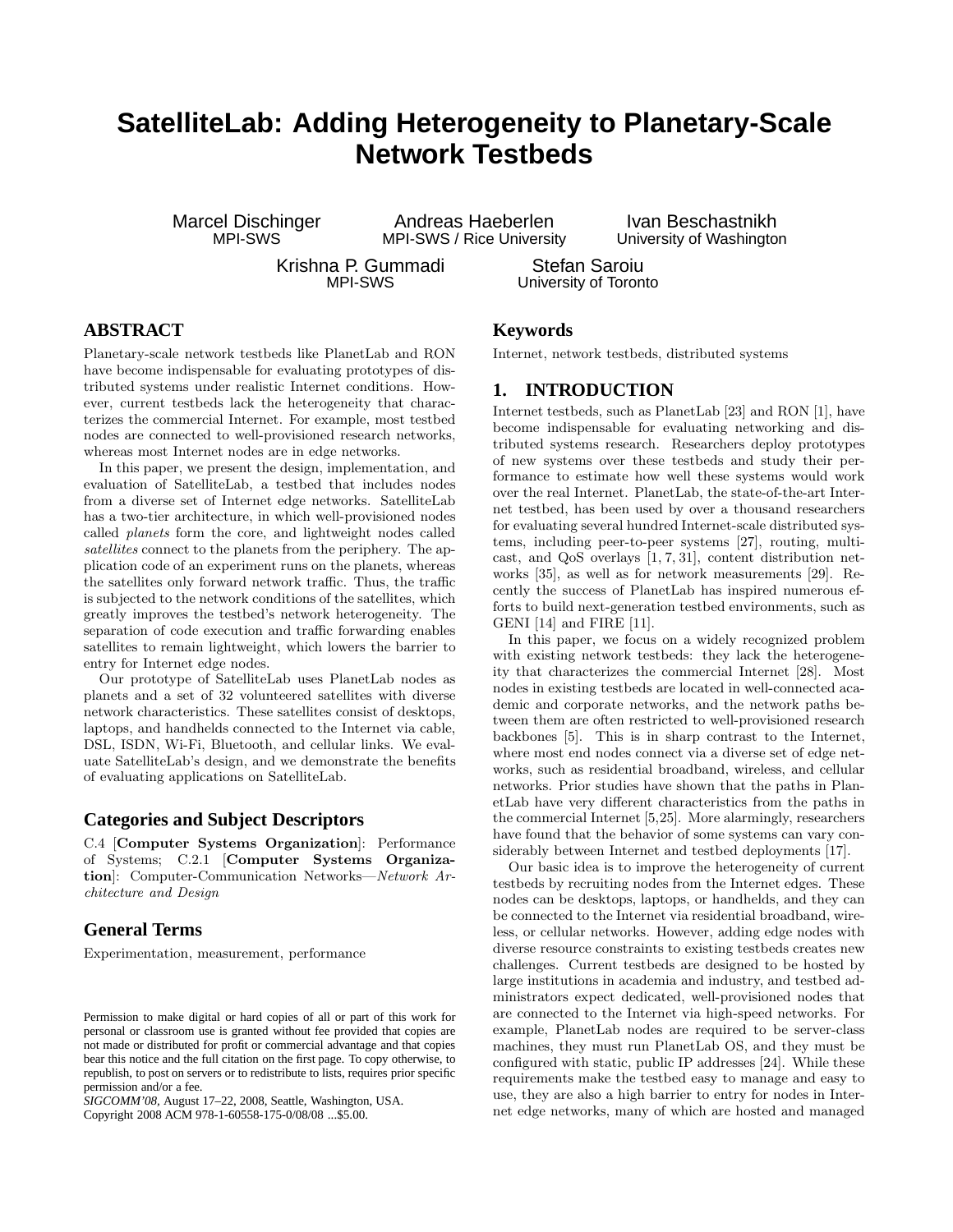by individual end users. For instance, most edge nodes are not server-class machines, and many cannot get a public, static IP address from their ISPs.

The need to support nodes with a wide range of hardware, software, networking, and management resources requires us to fundamentally rethink existing testbed designs. While current architectures treat all nodes equally, we propose a hierarchical testbed architecture that assigns different roles to nodes based on their available resources.

We present the design, implementation, and evaluation of SatelliteLab, a highly heterogeneous testbed that includes nodes from a diverse set of edge networks. SatelliteLab has a two-tier architecture. The nodes in the top tier are called planets; they play the role of classical well-provisioned testbed nodes. The nodes in the bottom tier belong to a new class of light-weight testbed nodes called satellites. In existing testbeds, each node performs two tasks: it executes application code, and it forwards traffic over its access links. The key insight behind SatelliteLab's design is to separate these two tasks. Satellites do not run any application code; they delegate this task to well-provisioned planets. Instead, satellites collaborate with the planets to detour traffic along the Internet links to which they are connected. Thus, SatelliteLab's routing design subjects traffic to the network conditions that it would experience if the application was run on the satellites. In this way, satellites improve the heterogeneity of a testbed by contributing access to edge links without having to contribute any resources for code execution.

SatelliteLab's architecture allows us to leverage existing testbed infrastructures like PlanetLab by augmenting them with satellite nodes from the Internet edges. It also significantly lowers a testbed's barrier to entry while preserving its ease of use and ease of management. We show that an end host can support the limited routing functionality of a satellite by running just a few hundred lines of Java code. Researchers who have been using the existing testbed do not need to modify their application code to use SatelliteLab; they only need to specify which satellites should forward their application traffic. Finally, because satellites do not execute application code, they do not need to be managed or monitored by testbed administrators.

To understand the extent to which our design facilitates recruiting of end hosts in edge networks, we implemented SatelliteLab as an extension to the popular Planet-Lab testbed. Within a period of two weeks, the five authors of this paper were able to recruit 32 satellite nodes from our friends and colleagues, who were willing to donate their spare network resources to our experiments. These nodes included desktops, laptops, and handhelds that were being actively used by our contributors, and they were connected to the Internet through a variety of residential cable, DSL, ISDN, Wi-Fi, Bluetooth, and cellular links. For comparison, only five out of more than 800 PlanetLab nodes are located in such edge networks. Our experience suggests that SatelliteLab can potentially scale to thousands of nodes if the several hundred researchers using PlanetLab collaborate to grow the testbed.

We used our preliminary deployment to evaluate SatelliteLab's design. Our results show that, despite the limited functionality supported by the satellites, SatelliteLab can forward traffic from testbed experiments over heterogeneous edge networks. Further, we demonstrate that SatelliteLab can be used to conduct realistic experiments in the radically heterogeneous network environments that comprise today's Internet. We illustrate our testbed's benefits by presenting a brief evaluation of network coordinate and overlay multicast systems in residential broadband environments, as well as a preliminary measurement study of UMTS [32] cellular networks.

The rest of this paper is organized as follows. We begin by making the case for recruiting Internet edge nodes as testbed nodes in Section 2. Next, we discuss the challenges and design requirements for a testbed using edge nodes in Section 3, and we describe the design and implementation of Satellite-Lab in Sections 4 and 5. In Section 6, we present evaluation results demonstrating that SatelliteLab can closely approximate the network characteristics of a real deployment, and in Section 7, we illustrate the benefits of SatelliteLab by using it to evaluate two distributed systems and to perform a measurement study. Finally, we discuss related work in Section 8 and conclude the paper with Section 9.

# **2. BACKGROUND AND MOTIVATION**

In this section, we make the case for recruiting nodes from Internet edge networks to improve the heterogeneity of testbeds. We first demonstrate a pressing need for more diverse testbeds, and then show how adding a small number of edge nodes can dramatically improve the heterogeneity of PlanetLab, the state-of-the-art Internet testbed.

### **2.1 The need for more heterogeneous testbeds**

The lack of heterogeneity in current Internet testbeds is widely known and has been identified as an important concern by the designers of PlanetLab [28]. This creates several challenges for networking researchers: networked system designs cannot be rigorously evaluated in an environment that lacks the diversity present in the Internet, protocols are shielded from complications caused by middle boxes (such as proxies and NATs) that are present on many Internet paths, and network measurement results are not always representative and are difficult to generalize.

Many research projects have already shown these consequences either directly [5, 25] or indirectly by pointing out surprising differences between evaluations performed in testbeds and those performed in highly heterogeneous networks. For example, the paths between PlanetLab nodes and the paths in access networks have different reliability and packet loss characteristics [15]. Evaluation of the Vivaldi network coordinate system showed that the accuracy of the system differs vastly between a testbed and the Internet at large [17]. A recent study of residential networks found that transport protocols, such as TCP, behaved differently in broadband access networks than in PlanetLab [9]. Finally, it is already widely accepted that PlanetLab does not capture the characteristics specific to network paths in wireless and mobile environments [4].

Current testbeds lack heterogeneity in multiple dimensions: the participating nodes have similar hardware configurations, run similar software, and are connected to networks with similar characteristics. While all of these aspects are important, we believe that a diverse set of network paths is particularly important for Internet testbeds. Unlike simulators and emulators, testbeds can accurately capture path properties to provide a realistic network environment for high-level protocols and applications. A testbed with poor network path diversity adversely impacts evaluations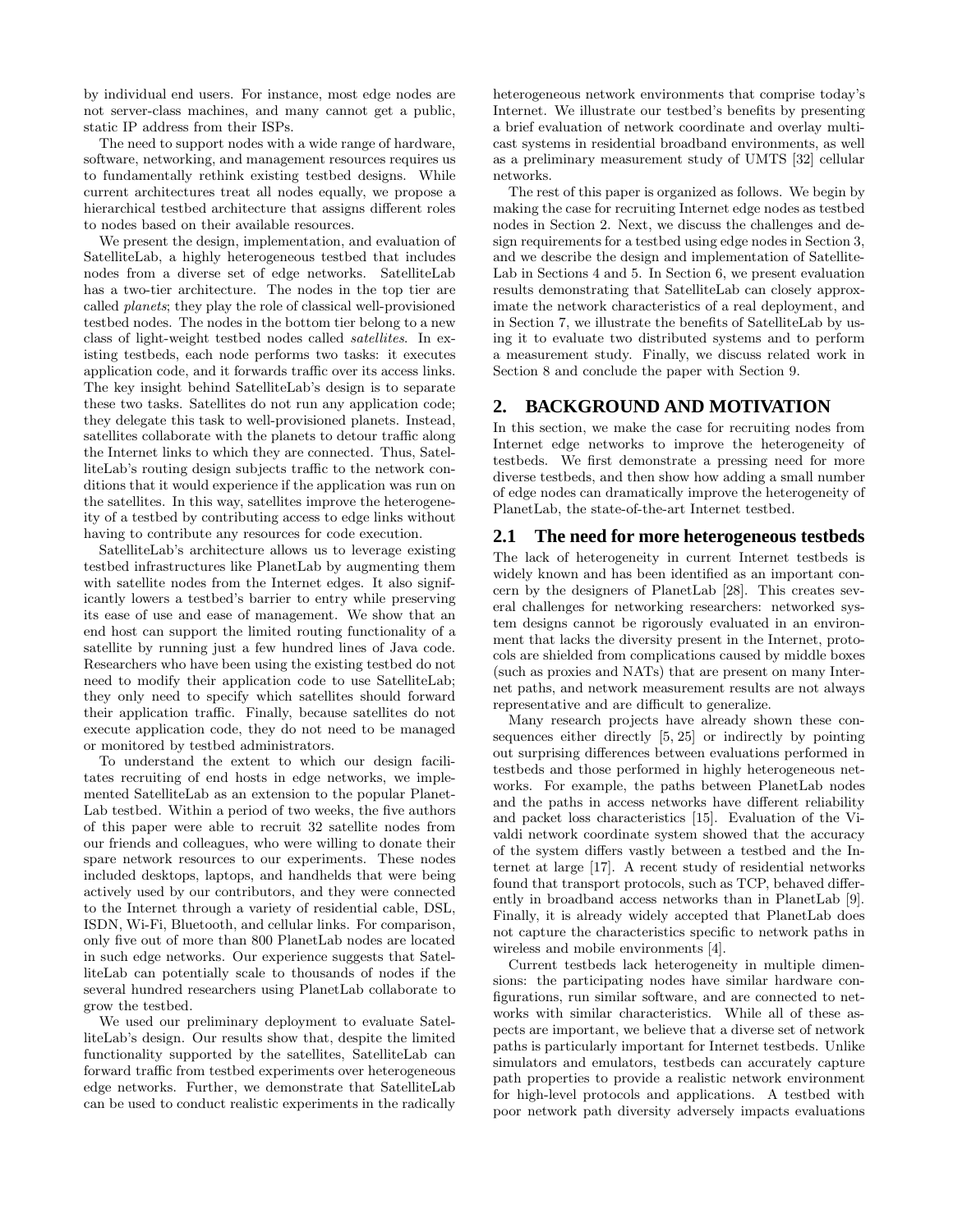

Figure 1: Inter-AS links covered by PlanetLab vs. SatelliteLab: By adding a small number of edge nodes to PlanetLab, we can increase the number of inter-AS links covered by the testbed paths by more than a factor of three.

by causing them to be less realistic, which ultimately detracts from the value of the testbed itself.

## **2.2 Adding edge nodes increases testbed heterogeneity**

Our proposal is to augment testbed heterogeneity by recruiting nodes from Internet edge networks. To illustrate the potential benefits of this approach, we compare the diversity of network paths in the PlanetLab testbed with paths in SatelliteLab, a testbed prototype we built by extending PlanetLab with 32 nodes from a variety of edge networks. Since all of our SatelliteLab nodes are in Europe and North America, we only consider PlanetLab nodes in these regions here to ensure comparability.

Although PlanetLab continues to attract new participants, additional nodes do not necessarily improve a testbed's path heterogeneity. We illustrate this by using the number of distinct inter-AS links that are covered by paths in a testbed as a proxy for path heterogeneity. Figure 1 shows that adding a new node to PlanetLab increases the AS-path heterogeneity only slowly; on average, each additional node increases coverage by only 2.7 inter-AS links. We believe this is because most PlanetLab nodes are located in closely coupled academic networks and thus the AS paths between them are similar. However, Figure 1 also shows that, if we increase PlanetLab's size by just 10% using nodes from the commercial Internet, we can more than triple its coverage of inter-AS links.

Figure 2 further illustrates the diversity of our Satellite-Lab testbed. In contrast to PlanetLab, most nodes in SatelliteLab are located behind a diverse set of access links, including cable and DSL. A few are even connected using Bluetooth and cellular links. Two-thirds of the nodes are behind NATs, and half of the nodes are mobile devices, such as laptops and handhelds, that use Wi-Fi. Thus, adding nodes from Internet edge networks can considerably improve the heterogeneity of Internet testbeds in multiple dimensions.

## **3. CHALLENGES AND REQUIREMENTS**

In this section, we discuss the challenges in enabling arbitrary end hosts, including resource-constrained nodes in Internet edge networks, to be used for testbed experiments.



Figure 2: Heterogeneity in SatelliteLab: Our 32 testbed nodes were connected to various access networks, such as DSL, cable, and EVDO. Less than 10% of nodes are located in University (Uni) networks. Many of the nodes were located behind NATs, and some of them were mobile.

From this discussion, we derive two primary requirements that our SatelliteLab design must satisfy.

#### **3.1 Goals**

Our basic design goal is to preserve the numerous benefits of existing testbeds. For example, PlanetLab provides experimenters with a stable software environment, supports complete management of private virtual slices, and offers an extensive API on top of which useful distributed services can be built. We share all of these goals, and additionally want to support heterogeneous edge nodes. In the remainder of this section, we will outline the important challenges and requirements particular to this last goal.

#### **3.2 Challenges**

Recruiting volunteer nodes from the edge of the Internet imposes challenges to SatelliteLab's design that are fundamentally different from the challenges faced by existing testbeds such as PlanetLab. We describe three challenges unique to SatelliteLab below.

1. Edge nodes provided by volunteers are not dedicated testbed nodes. Most of the edge nodes we recruited for our testbed were personal computers owned by friends and colleagues, who were willing to forward experiment traffic in the background using their spare resources. Based on our experience, we believe that volunteers will resist giving up administrative control over their systems and will not agree to installing a particular OS. This is in contrast to node management in PlanetLab and RON, where sites are required to share (or even relinquish) control over their root account. We also realized that, due to security and accountability concerns, contributors do not want to run arbitrary experiment code on their machines. For example, a BitTorrent experiment could cause others to suspect copyright violations, and a network measurement could generate complaints about unwanted traffic. These concerns must be addressed because they will discourage many volunteers from participating. The challenge is to do so while imposing as few management requirements on edge nodes as possible. 2. Edge nodes often have limited storage and processing resources. We cannot make strong assumptions about the capabilities of participating edge nodes. They may be laptops, handhelds, or cell phones with limited storage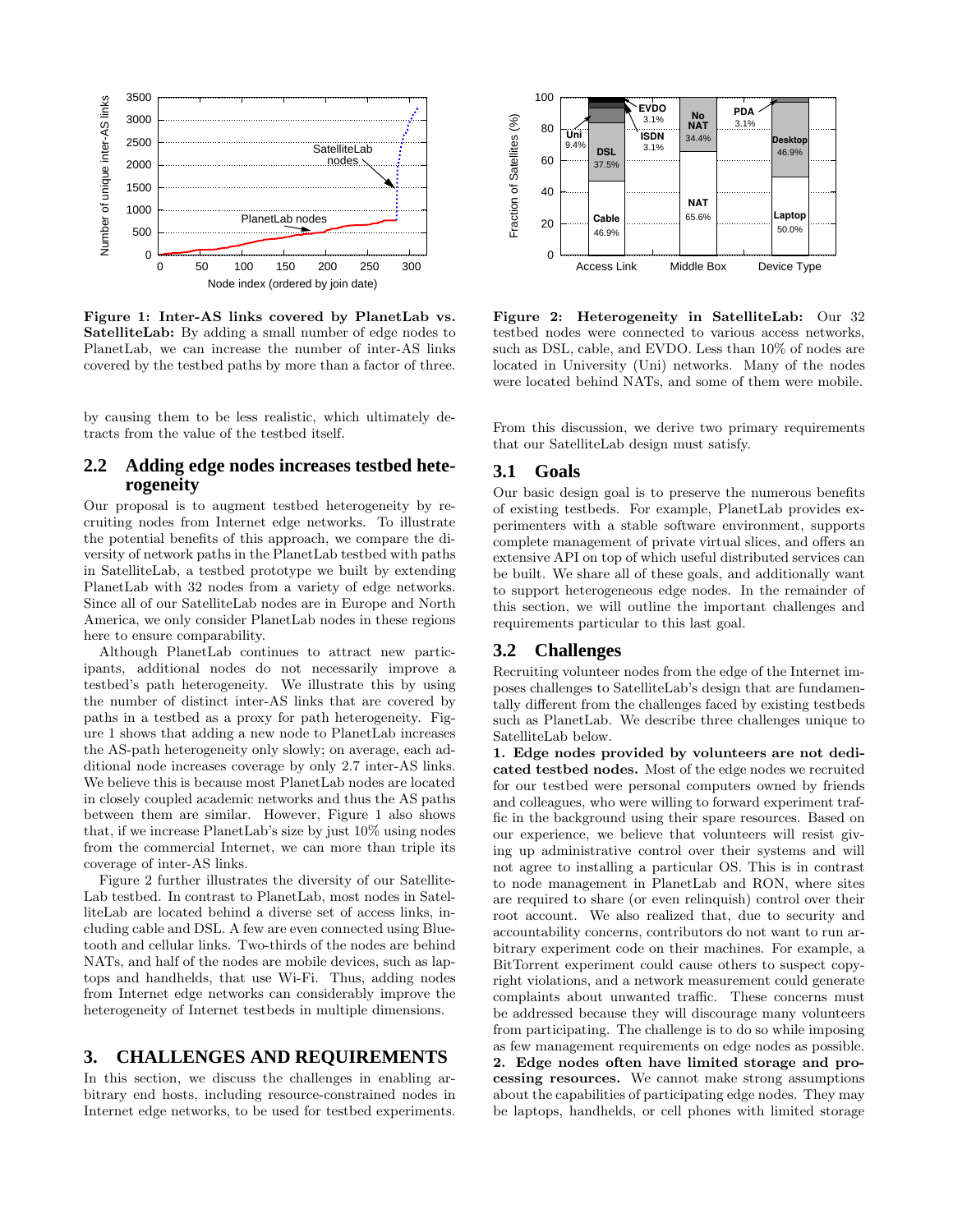

Figure 3: Mechanisms used in SatelliteLab: (a) Satellites choose a nearby planet to run application code on their behalf, and (b) traffic is detoured through the planets because satellites cannot communicate directly.

and processing resources. Thus, the testbed nodes' software stack must be flexible and light-weight, which contrasts with inflexible policies of existing testbeds. For example, PlanetLab requires nodes to be x86-based server-class machines with fast CPUs and large amounts of memory and storage. The challenge is to allow all sorts of nodes – even restricted ones – to contribute to the testbed.

3. Edge nodes are often located behind middle boxes. It is well known that many Internet users are connected to broadband access networks that almost always use dynamic IP addresses, NATs, and/or firewalls. Existing testbeds like PlanetLab or RON require nodes to have publicly reachable, static IP addresses and DNS names that can be resolved with both forward and reverse lookups. To elicit broad participation and adoption, these requirements must be relaxed. The challenge here is to design a testbed using nodes that may not be able to communicate directly with each other.

### **3.3 Requirements**

From our discussion above, we identify two crucial design requirements:

1. The testbed design should accommodate nodes that cannot run application code. Even resourceconstrained nodes should be able to participate, and node owners should retain administrative control.

2. The testbed design should accommodate nodes that cannot communicate directly with each other. For example, nodes behind NATs or firewalls should be able to join the testbed.

# **4. DESIGN**

In this section, we present the design of SatelliteLab, a testbed that can accommodate nodes from a diverse set of edge networks. We start with a high-level overview of our testbed architecture. Next, we describe two key mechanisms to overcome the design challenges we identified in the previous section. Finally, we show how SatelliteLab leverages these mechanisms to create a highly heterogeneous network testbed.

# **4.1 Overview**

At a high level, SatelliteLab has a two-tier architecture. The nodes in the upper tier – the  $planets$  – are well-provisioned and professionally managed nodes located in high-capacity research networks. The nodes in the lower tier – the satellites – belong to a new class of light-weight testbed nodes that

is introduced by SatelliteLab. Unlike planets, satellites can be any type of end host with Internet connectivity, such as desktops, laptops, or handhelds, including hosts behind NATs and firewalls. Satellites are owned and managed by individual users.

Separating testbed nodes into powerful planets and lightweight satellites enables us to assign different responsibilities to the two node types. This distinction is crucial to meeting the two design requirements imposed by inclusion of satellites: their inability to execute arbitrary experiment code or to communicate directly with each other. We first describe two mechanisms that address these requirements and then explain how SatelliteLab works.

# **4.2 Delegating code execution to the planets**

Since satellites cannot run application code, we associate each satellite with a nearby planet and run the application code on that planet. However, this changes the network path that connects the application instances. In particular, if the traffic were sent directly from one well-connected planet to another, we would miss the access links of the satellites, which are often the bottlenecks on Internet paths and have a significant impact on the path characteristics [9].

To subject the application traffic to the network conditions that exist along the direct paths between the satellites, SatelliteLab must re-route packets via the satellites. Figure 3(a) illustrates this through an example in which two satellites,  $S_A$  and  $S_B$ , delegate the execution of their application instances to two nearby planets  $P_A$  and  $P_B$ .

There are two problems with this approach: First, the traffic along the path segment between the satellites is often blocked by NATs and firewalls, making the path unusable. Second, compared to the direct path between satellites, the data packets traverse the access links of the satellites twice, once each in the upstream and the downstream directions. We propose a detour routing-based mechanism in Section 4.3 to solve the first problem. We resolve the second problem in Section 4.4, where satellites do not receive and forward actual data packets, but instead they use small 'control' packets in one direction, and 'dummy' packets that are of the same size as the data packets in the other direction.

#### **4.3 Detouring traffic via the planets**

To avoid the path segment between two satellites, we can detour all traffic between satellites via their closest planets. Figure 3(b) shows an example. When satellite  $S_A$  needs to send a packet to another satellite  $S_B$ , the packet is first sent to the nearest planet  $P_A$ , then forwarded to the planet  $P_B$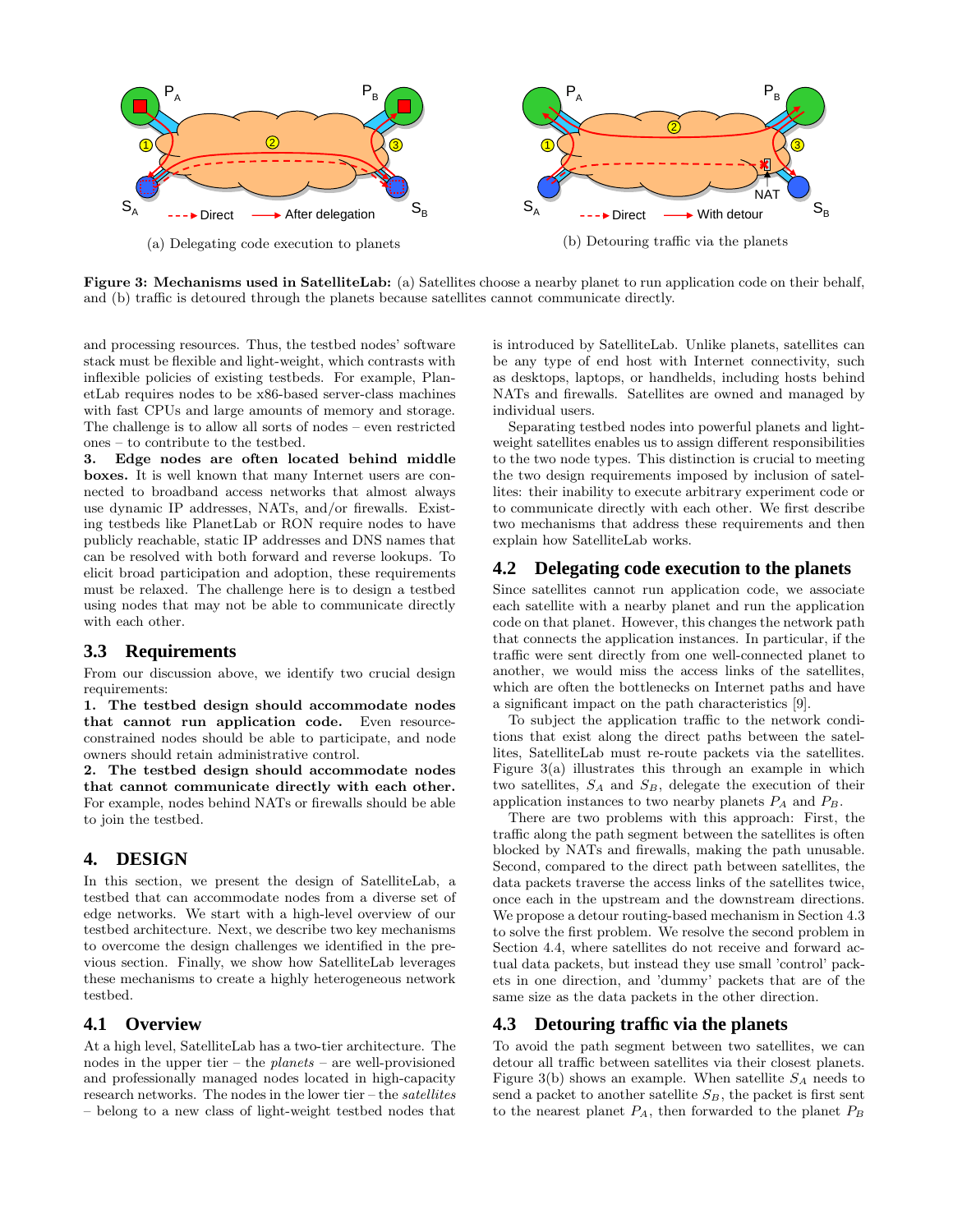

Figure 4: SatelliteLab paths: The application instances run on the planets, but the traffic between them is detoured through the satellites.

nearest to the target satellite  $S_B$ , and finally delivered to satellite  $S_B$ .

We expect the detour path latency, loss, and throughput characteristics to be similar to the direct path between the satellites for the following two reasons. First, the detour path and the direct path typically share the same bottleneck links, namely the access links of the satellites. Second, because each satellite is associated with the planet closest to it (in the network topology), the base latency between the planets will approximate the latency between the satellites. Our evaluation results in Section 6 show that these expectations typically hold in practice.

Note that when detouring is used, each satellite only needs to communicate with a single node – the nearest planet. In the final protocol, satellites are required to register with this planet a priori, and are not allowed to communicate with any other node. This ensures that satellites will not send traffic to arbitrary nodes, even if a malicious non-testbed node sends them forged packets. This constraint shields contributors from complaints about unwanted traffic, and provides accountability for all traffic generated by the satellites.

# **4.4 How SatelliteLab works**

Our design of SatelliteLab is based on a combination of these two insights. First, satellites delegate the execution of application code to nearby planets. The planets in turn forward the application traffic via the satellites to subject it to the network conditions that exist on the path between the satellites. Finally, satellites communicate by forwarding their traffic through their nearby planets, overcoming their inability to communicate with each other directly.

Figure 4 illustrates in detail how SatelliteLab works. The figure shows two satellites  $S_A$  and  $S_B$ , as well as their closest planets  $P_A$  and  $P_B$ . Each planet is running an instance of the application that is being evaluated. When the instance on planet  $P_A$  needs to send a data packet to the instance on planet  $P_B$ ,  $P_A$  sends a small control message to its satellite  $S_A$  (1) and instructs it to forward a 'dummy' packet along the detour path. The dummy packet has the same size as the data packet and is initially empty. When the dummy packet reaches  $P_A$  (2), it is filled with the actual data and forwarded to  $P_B$  (3). At  $P_B$ , the data is removed, and a dummy packet

is forwarded to  $S_B$  (4). When the packet arrives at  $S_B$ ,  $S_B$ responds with a small control message to  $P_B$  acknowledging its receipt  $(5)$ . Finally, when  $P_B$  receives this receipt, it delivers the original packet to its local application instance.

The detour path chosen by SatelliteLab includes two path segments,  $S_A$  to  $P_A$  and  $P_B$  to  $S_B$ , in addition to the direct path between the planets. While these two segments introduce additional delays and losses, SatelliteLab minimizes their effects by (a) selecting the planets closest to the satellites to minimize the extra latency, and (b) keeping the sizes of the control packets traversing the segments to just a few bytes to minimize the additional network load. Section 6 demonstrates that the additional delays and losses introduced by the detour path are minimal in practice.

# **5. IMPLEMENTATION**

Although our design can leverage any existing testbed infrastructure, we implemented SatelliteLab as an extension to the PlanetLab testbed. In this section, we describe the technical details of our implementation. The code is available from http://satellitelab.mpi-sws.mpg.de/.

# **5.1 Overview**

Our implementation of SatelliteLab has two components: a planet proxy and a satellite helper. Each PlanetLab node runs a planet proxy and each satellite runs a satellite helper. The role of the planet proxy is threefold: it intercepts network traffic sent by applications, it forwards network traffic along the appropriate detour path, and it communicates with the helpers running on satellites that are assigned to its local node. Our planet proxy runs in user space on the PlanetLab nodes; this helped with deployment, but also prevented us from using fast kernel-level hooks to intercept network traffic [34]. Thus, our planet proxy is subject to delays associated the kernel's scheduling policy.

#### **5.2 The planet proxy**

We implemented the planet proxy as a Linux daemon process in approximately 2,400 lines of  $C++$  code.

#### *5.2.1 Intercepting application traffic*

When the proxy is started, it creates a virtual Ethernet device (a TAP device [33]) configured with a private subnet, such as 10.0.0.0/8. This private subnet is shared by all planet proxies and all application instances running on the planets. To run an application on SatelliteLab, the experimenter only needs to configure it to bind to the TAP device's IP address. Thus, all traffic sent by the application is intercepted by its local planet proxy.

When two application instances on the same planet exchange traffic, this traffic would normally be delivered directly by the kernel without being routed through the TAP device. To avoid this, we use a simple technique borrowed from Modelnet [34]. Each application modifies certain bits in all destination addresses to ensure that they appear as remote addresses; once the planet proxy intercepts a packet, these bits are set back to their original value. This technique uses a dynamic library and works with unmodified application binaries.

#### *5.2.2 Communicating with the satellites*

The proxy interacts with its satellites using a very simple probe/response protocol. The proxy can send a d-byte UDP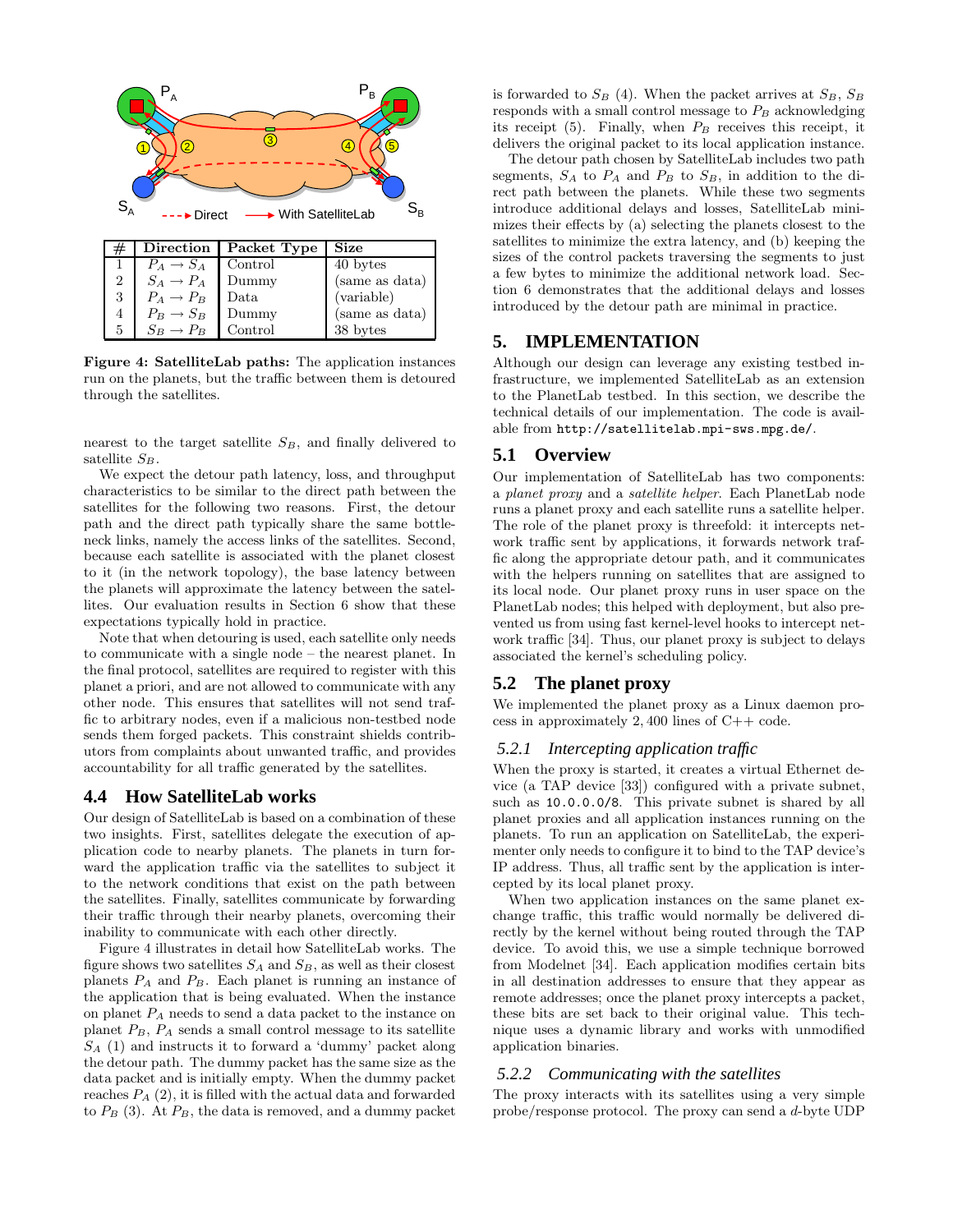message PROBE $(i, d, u)$ , where i is an identifier and u is the size of the requested response packet. In response, the satellite sends a *u*-byte UDP message RESPONSE $(i, u)$ . To mask the occasional loss of packets, each probe (response) message includes information about the two most recently exchanged probe (response) packets between the proxy and the satellite.

Let  $A$  and  $B$  be application instances running on planets  $P_A$  and  $P_B$ , respectively; let  $S_A$  and  $S_B$  be the corresponding satellites, and let  $\sigma$  be the size of the data packet in bytes. The complete packet forwarding process is as follows:

- 1.  $P_A$  chooses an identifier i and stores the packet in an internal buffer indexed by i.
- 2.  $P_A$  sends PROBE(i,12, $\sigma$ ) to  $S_A$ , which responds with RESPONSE $(i, \sigma)$ .
- 3.  $P_A$  retrieves the packet and forwards it to  $P_B$ .
- 4.  $P_B$  sends PROBE(i, $\sigma$ ,10) to  $S_B$ , which responds with RESPONSE(i,10).
- 5.  $P_B$  retrieves the packet and delivers it to  $B$ .

This forwarding process subjects application traffic to network conditions on the access links of the satellites. Since the access links are often the bottlenecks of the direct network path between the satellite nodes, the detour paths have similar access link delays, losses, and bandwidths, as the direct paths.

# **5.3 The satellite helper**

We implemented the satellite helper in Java to enhance its portability across different software and hardware configurations. Our Java implementation has 118 lines of code, as counted by the number of semicolons. Additionally, we developed OS-specific packages – one for Windows, one for Mac OS X, and one for Linux. These packages have installers and are integrated with the respective OSes; for example, the Windows version can be minimized to the system tray.

During startup, the helper pings several planet nodes and then registers with the one closest to it in terms of network latency. Then it waits for, and responds to, any incoming UDP probes from that planet. To minimize the possibility of complaints or abuses directed at the satellite's owner, the helper does not communicate with any other node.

### *5.3.1 Handling NATs and DHCP*

In our experience, many satellites are behind a NAT. This creates two challenges for the satellite helper: First, it knows its local IP address, but not its publicly visible IP address, and second, control packets from the planet cannot reach it unless it first initiates a connection. We use a heartbeat mechanism to solve both problems. The satellite helper periodically sends a small status message to its planet, which allows the proxy to find out the satellite's publicly visible IP. These packets also prevent the address translation rule in the NAT from expiring and thus ensure that the satellite remains reachable from the planet.

Some satellites acquire their IP address using DHCP. This can create problems if DHCP reassigns a satellite's IP address. In this case, the planet proxy must no longer send probes to that address. We also use the heartbeat mechanism to handle this problem: when the proxy no longer receives status messages from a satellite, it stops sending probes to that satellite.



Figure 5: Satellite availability: Availability varied widely among the different satellite node types.

#### *5.3.2 Allocating satellites to experiments*

Like the PlanetLab testbed, SatelliteLab can be used by researchers to run different experiments. In our implementation, we restrict satellites to participate in only one experiment at a time, which prevents interference between experiments and avoids overloading the satellite's access link. However, researchers can serially allocate satellites to different experiments over time. Our implementation seamlessly enables a satellite to leave one experiment and to join another. For this, the planet proxy can either bind the satellite to a different application running on its local planet, or the satellite can re-register with a different planet.

We believe that allocation of satellites to different experiments should be subject to a testbed-wide policy. This policy would depend on SatelliteLab's incentive mechanism for attracting satellites. There are a variety of incentive schemes suitable for experiments of different scales. For small-scale experiments, researchers can convince their friends to deploy satellites on their personal machines. Experiments requiring hundreds or thousands of nodes might use a tit-for-tat incentive scheme in which contributors are granted priority when they utilize the testbed. Researchers using Satellite-Lab may also provide per-node-hour financial compensation to contributors or conduct a lottery [10]. A detailed discussion of incentives is outside the scope of this paper.

# **6. EVALUATION**

At a high level, our evaluation answers three questions about SatelliteLab's design. First, we illustrate one of its key advantages – a lower barrier to entry. Second, we show that although satellites have lower availability than planets, their session durations are adequate for running most experiments. Lastly, we demonstrate that the characteristics of SatelliteLab's detour paths closely match those of the direct paths between the satellites.

# **6.1 SatelliteLab makes it easy to recruit edge nodes**

To support satellite nodes with a variety of software profiles, we implemented the satellite helper in Java. We created easy-to-install packages for Windows, Mac OS X, and Linux, and we set up a web page with instructions for installing our software. To compare SatelliteLab's detour paths to direct paths, we added a test harness that enabled us to send packets directly between the satellites where possible. Since this test harness makes the nodes vulnerable to abuse, we disabled it once we had completed our evaluation experiments.

In a period of only two weeks, we recruited 32 satellite nodes by asking our friends, family members, and colleagues to install SatelliteLab on their private machines (Table 1).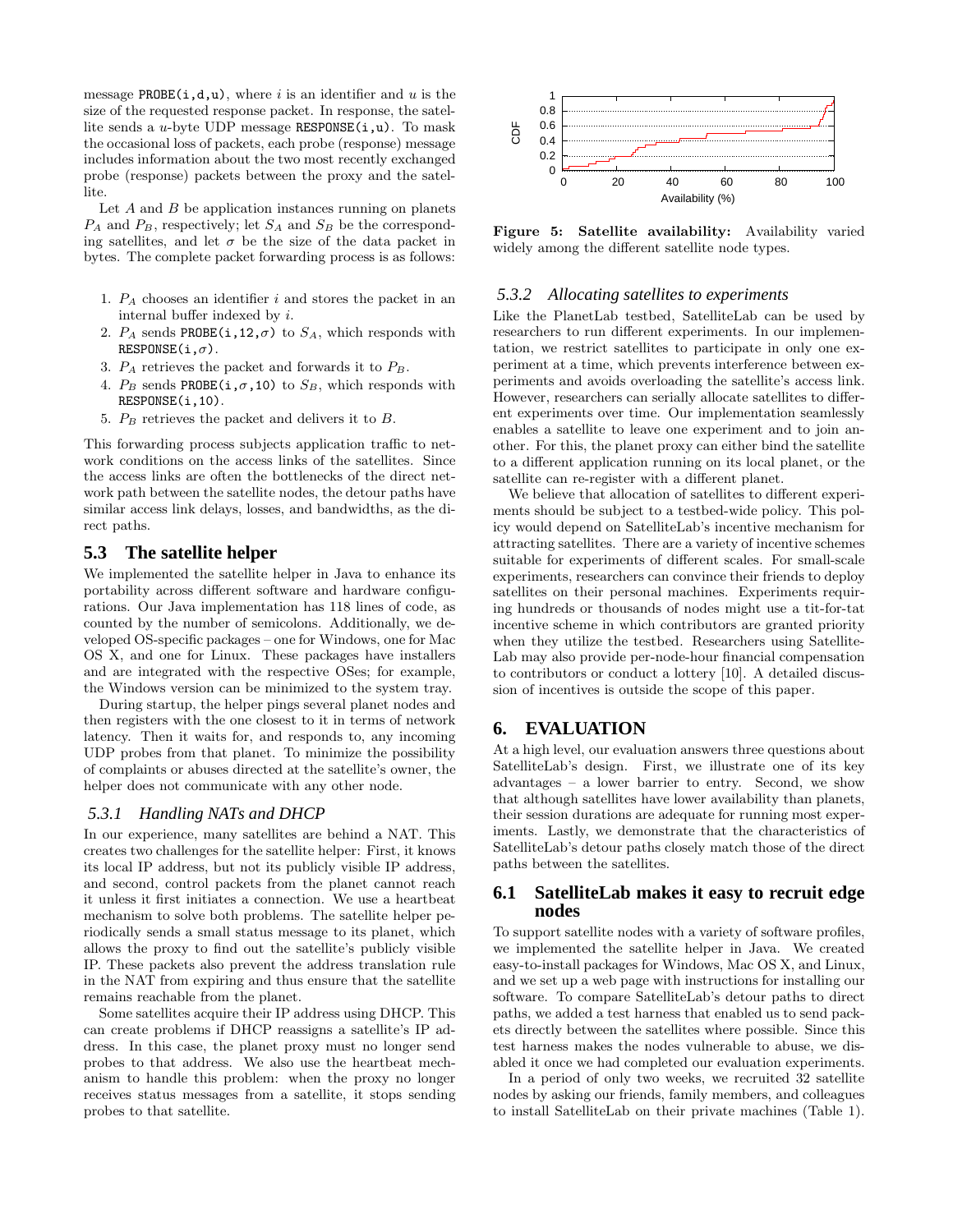| #              | Location | Access link    | <b>NAT</b>   | Type    | Mob.       | #  | Location | Access link    | <b>NAT</b>   | Type    | Mob.                   |
|----------------|----------|----------------|--------------|---------|------------|----|----------|----------------|--------------|---------|------------------------|
|                | Canada   | Cable          | no           | Desktop | no         | 17 | CA. USA  | $DSL + Wi$ -Fi | <b>ves</b>   | Laptop  | no                     |
| $\overline{2}$ | Canada   | $\rm{DSL}$     | no           | Desktop | no         | 18 | CA, USA  | <b>EVDO</b>    | $\mathbf{n}$ | Laptop  | $\mathbf{n}$           |
| 3              | Canada   | $Uni+Wi-Fi$    | no           | Laptop  | yes        | 19 | CO, USA  | $Cable+Wi-Fi$  | <b>ves</b>   | Laptop  | $\mathbf{n}$           |
| 4              | Canada   | $Uni+Wi-Fi$    | no           | PDA.    | ves        | 20 | IL. USA  | Cable          | ves          | Desktop | no                     |
| 5              | Canada   | $Cable+Wi-Fi$  | <b>ves</b>   | Laptop  | no         | 21 | LA, USA  | $\rm{DSL}$     | yes          | Desktop | no                     |
| 6              | Germany  | $DSL+Wi-Fi$    | <b>ves</b>   | Desktop | no         | 22 | MA, USA  | $Cable+Wi-Fi$  | $\mathbf{n}$ | Laptop  | yes                    |
|                | Germany  | Cable          | no           | Desktop | no         | 23 | MD. USA  | Uni            | no           | Desktop | $\mathbf{n}\mathbf{o}$ |
| 8              | Germany  | DSL            | <b>ves</b>   | Desktop | no         | 24 | MD, USA  | $Cable+Wi-Fi$  | yes          | Laptop  | yes                    |
| 9              | Germany  | $DSL + Wi$ -Fi | <b>ves</b>   | Laptop  | yes        | 25 | NJ. USA  | $DSL+Wi-Fi$    | <b>ves</b>   | Laptop  | no                     |
| 10             | Germany  | $Cable+Wi-Fi$  | <b>ves</b>   | Laptop  | <b>ves</b> | 26 | NJ, USA  | $Cable+Wi-Fi$  | <b>ves</b>   | Laptop  | no                     |
| 11             | Germany  | <b>DSL</b>     | <b>ves</b>   | Desktop | no         | 27 | TX, USA  | $Cable+Wi-Fi$  | yes          | Desktop | no                     |
| 12             | Germany  | $DSL+Wi-Fi$    | <b>ves</b>   | Desktop | no         | 28 | WA, USA  | Cable          | yes          | Desktop | $\mathbf{n}\mathbf{o}$ |
| 13             | Germany  | $ISDN+BT$      | $\mathbf{n}$ | Laptop  | no         | 29 | WA, USA  | Cable          | yes          | Desktop | $\mathbf{n}$           |
| 14             | Hungary  | $_{\rm DSL}$   | <b>ves</b>   | Laptop  | yes        | 30 | WA. USA  | $Cable+Wi-Fi$  | <b>ves</b>   | Desktop | no                     |
| 15             | Portugal | Cable          | $\mathbf{n}$ | Laptop  | no         | 31 | WA, USA  | $Cable+Wi-Fi$  | ves          | Laptop  | yes                    |
| 16             | UK       | $\rm{DSL}$     | no           | Laptop  | yes        | 32 | WI. USA  | $\rm{DSL}$     | <b>ves</b>   | Desktop | no                     |

Table 1: Overview of the satellite nodes: Our nodes use a variety of access links such as cable, DSL, wireless (Wi-Fi), Bluetooth (BT), or high-capacity access links located in Universities (Uni). Some of the nodes' access links combine two types of networks; for example, a DSL+Wi-Fi means that the host is connected to a DSL modem via a wireless link. The last column indicates whether or not the host was mobile.



Figure 6: Run-time of experiments on PlanetLab: 40% of our satellites had median session times longer than 10 hours, while 60% of PlanetLab slices did not run any experiment that lasted more than 10 hours.

Our testbed includes sixteen satellite nodes from the U.S., eight nodes from Germany, five nodes from Canada, and one node each from Hungary, Portugal, and the United Kingdom. These nodes connect via DSL, cable, ISDN, and cellular links; many of them have an extra wireless hop (802.11 or Bluetooth), and several of them are behind NATs.

As demonstrated in Section 2.2, SatelliteLab's lower barrier to entry does not just improve access link diversity, it increases the heterogeneity of other testbed characteristics as well. For example, our deployment included mobile nodes (a PDA and several laptops), which were connected to different access networks at different times (e.g., to the university network at work and to a cable network at home). Also, as shown in Figure 5, satellite uptimes varied between close to zero and close to 100% because some of the nodes were switched off overnight and/or were occasionally suspended (e.g., for travel). We believe that this additional heterogeneity could be equally valuable to experimenters.

Based on our initial experience, we believe that if the several hundred researchers using PlanetLab collaborated and each recruited a handful of satellites, future SatelliteLab deployments could grow to include thousands of nodes in Internet edge networks.



Figure 7: Minimum distance between a satellite and its closest PlanetLab node: 80% of the satellites in our testbed had an RTT of 35 ms or less.

# **6.2 The availability of satellites is adequate for many testbed experiments**

To test whether availability of SatelliteLab nodes is sufficient to support potential experiments, we compared the median session times of our satellites to run-times of experiments on PlanetLab. We used the CoTop monitor data [8] for the month of November 2007 to compute for each slice the longest continuous session during which a node sent or received data over the network. A session ended when a node sent and received no traffic for 15 minutes. Figure 6 compares this to the median node availabilities in our testbed; it shows that 40% of satellites have enough availability to support the workloads of about 60% of the PlanetLab slices. The figure also shows that a significant proportion of slices are active for days or weeks. Most of these slices are services, such as CoMon and OpenDHT, or long-lived measurement experiments. SatelliteLab was not designed to support such workloads (see Section 7 for further discussion).

# **6.3 Satellites can find planets in their close proximity**

Detouring application traffic through satellites increases latency as compared to the direct path. However, we expect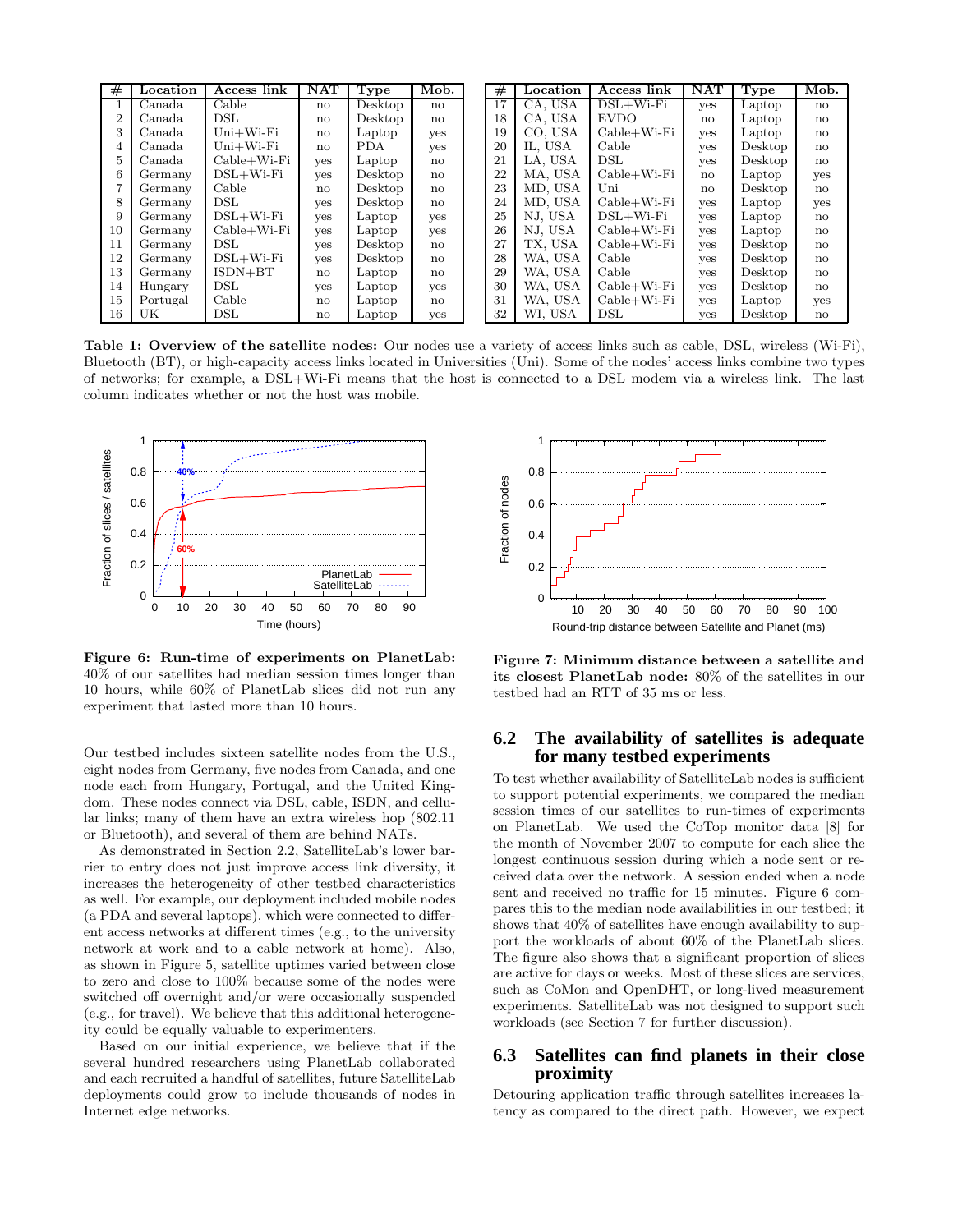

Figure 9: Path capacities: The capacity bottlenecks are typically on the access links, so they are shared by both the access pathway and the direct path. As a result, the capacity of the satellite detour matches well with that of the direct path.

this increase to be small with respect to the overall latency as long as satellites can find a planet in their close proximity. Figure 7 shows that 80% of the satellites had a round-trip time (RTT) of less than 35 ms to the nearest PlanetLab host, and all but one had an RTT of less than 62 ms. The satellite using EVDO had an RTT of 109 ms because of the high transmission delays in cellular networks.

# **6.4 Detour and direct paths are bottlenecked at the same access links**

The characteristics of Internet paths are driven by their bottlenecks. In edge networks, path bottlenecks often occur on the "last mile" – that is, at or close to the access link [9]. Because both the direct path and the detour path between two satellites share this "last mile", they are likely to share the same bottleneck. This observation is the key to understanding why the characteristics of SatelliteLab's detour paths closely match those of the direct paths.

We conducted a series of experiments to show how the capacity, jitter, and loss rates of detour paths are similar to those of direct paths. We measured five different paths for each pair of satellites (Figure 8): the *direct path* between the satellites, the satellite detour path used between the two satellites by SatelliteLab, and the three components of the satellite detour, namely the planetary highway and two access pathways. The planetary highway is the segment of the satellite detour between the PlanetLab nodes, while an access pathway is the segment between a PlanetLab node and a satellite. We used two probe types to measure each of the five  $\text{paths}^1$ :

Small UDP ping/pong probes: We sent a long sequence of small (100-byte) UDP ping/pong packets along the paths. We paced the ping packets using a Poisson distribution with a mean sending rate of one packet per second; the pongs were returned immediately after the receipt of a ping. Since the average data rate was just 1 Kbps, the probe packets reflect the RTTs experienced by packets under normal operating conditions.

**Large UDP flood probes:** We sent large  $(1,000$ -byte) UDP probes at the rate of 3 Mbps along the paths. Each flood lasted for three seconds and typically saturated the



Figure 8: Paths used for evaluation: We separated the detour path into two segments, the planetary highway and the access pathways.

bottleneck links, which were below 3 Mbps in most cases. These probes reflect the conditions of the paths under load.

#### *6.4.1 Path capacity*

We studied path capacities by measuring the bandwidth of their bottleneck links. When designing SatelliteLab, we expected the detour and the direct path to have the same path capacity because they share the same access links, which often tend to be the bottlenecks. To verify this, we estimated the capacities of paths from the packet delivery rate of the large  $\text{UDP}^2$  flood probes [9]. For each path, we took the maximum across all the measurements to remove noise from potential cross-traffic at the bottleneck link.

1. Access pathways are the bottleneck of the satellite detour paths. To understand where the capacity bottlenecks in the satellite detours are located, we compared the capacities of their constituent planetary and access pathways. Figure 9(a) shows capacities of 3 Mbps for most planetary highways, which suggests that their bottleneck links were not saturated by our 3 Mbps floods. In contrast, most access pathways show capacities of less than 2 Mbps.

2. Access links shared by the direct and the detour paths are often the capacity bottlenecks. Figure 9(b) compares the bottleneck capacities of the access pathways to those of the direct paths between the satellites. The path capacities closely match, suggesting that direct and detour paths share their bottlenecks on the access links.

3. SatelliteLab's detour routing preserves the direct path capacities. Finally, we plot the capacities of direct

<sup>&</sup>lt;sup>1</sup>The number of paths measured with these probes can be different because not all testbed nodes were available at the same times. For the small ping/pong probes we used only paths for which at least three hours of measurements were available.

<sup>2</sup>We found that most NATs allow UDP-based hole punching, while many have trouble allowing TCP-based hole punching.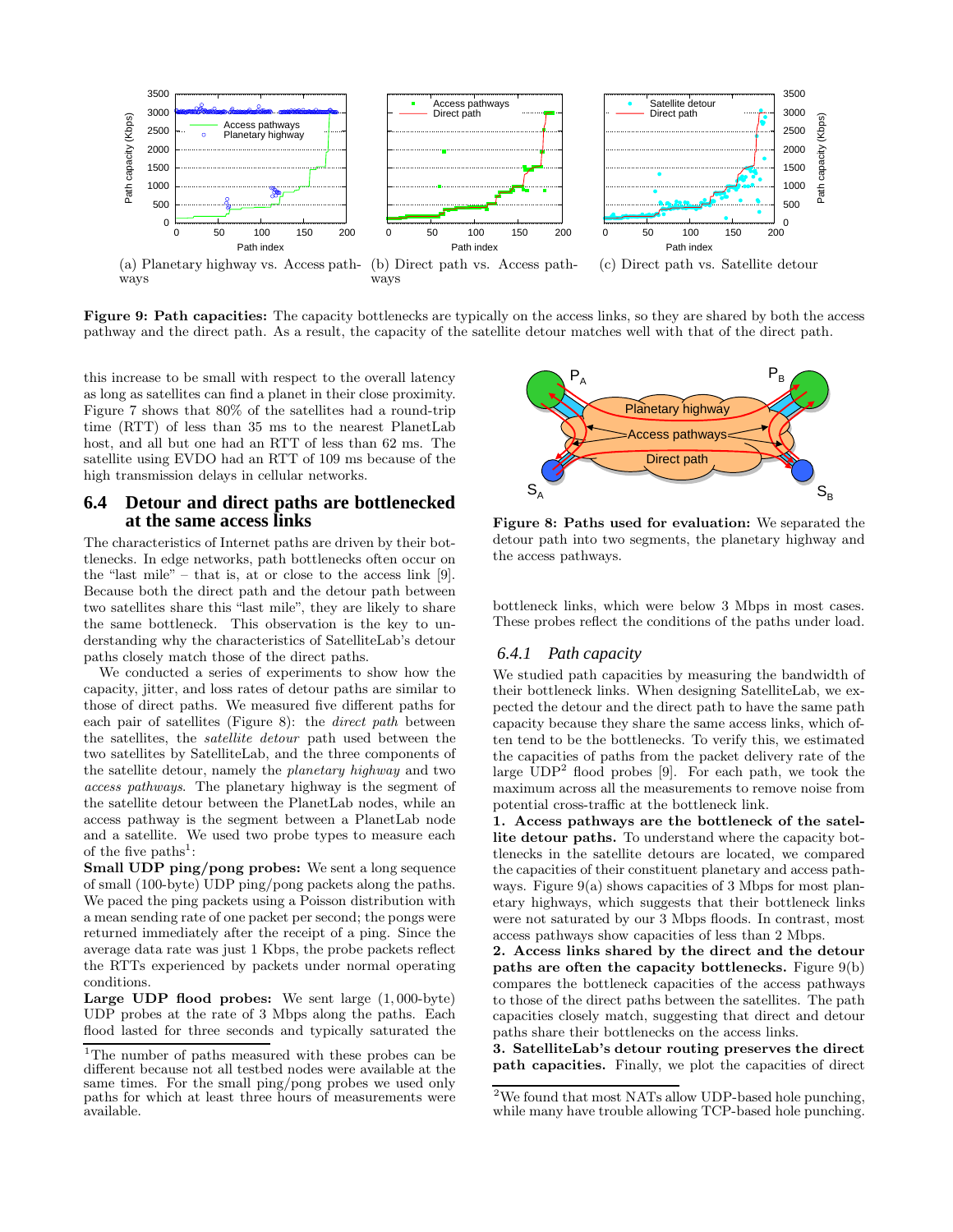

Figure 10: A comparison of (a) jitter and (b) queueing delay between access pathways and planetary highways.

| Loss rate        | $< 0.1\%$ | $0.1 - 0.5\%$   0.5-1.0\% |         | $\cdot$ 1.0% |
|------------------|-----------|---------------------------|---------|--------------|
| Planetary hwy    | 95.4%     | $4.6\%$                   | $0.0\%$ | $0.0\%$      |
| Access pathway   | 38.1\%    | 41.7%                     | 7.8%    | 12.4%        |
| Satellite detour | 25.4%     | 46.0%                     | 10.3%   | 18.4%        |
| Direct path      | 66.4%     | $18.4\%$                  | 5.3%    | $9.9\%$      |

Table 2: Packet loss rates along different paths.

and detour paths in Figure  $9(c)$ . As before, the capacities closely match; the differences are within 10% in almost all cases.

# *6.4.2 Path jitter and queuing delay*

We define *path jitter* as the variation in packet RTTs due to queueing at bottleneck routers along the path, and we estimate it as the difference between the 95th percentile path RTT and the minimum path RTT. We define *queueing de*lay as the maximum increase in one-way delay for a path under load, and we measure it using the large UDP floods that saturate the path bottleneck router by filling its queue. We estimate queueing delay as the difference between the minimum and the 95th percentile one-way path delay.

1. Queuing occurs primarily along the access links. Since path bottlenecks are likely at the access links, we expect the access pathways to dominate jitter and queueing delay. Figure 10(a) compares the jitter along planetary highways and access pathways for different satellite detours (note that the vertical axis is a log scale). The results show that the jitter along the access pathways is significantly higher than jitter along the planetary highways. This indicates that queueing primarily occurs along the access links. Figure 10(b) confirms this result: most planetary highways have low queuing delay, whereas access paths experience significant queuing delays, often exceeding 1 second.

2. Access pathways and direct paths have matching jitter and queueing delay. As detour and direct paths share the access link, we expect them to experience similar jitter and queueing delay. Figure 11(a) demonstrates that jitter along both paths closely matches. As before, Figure 11(b) confirms the similarity of queueing delays.

#### *6.4.3 Path loss rates*

To compare loss rates for detour and direct paths, we used the UDP ping/pong probe experiment data. We recorded a



Figure 11: A comparison of (a) jitter and (b) queueing delay between access pathways and direct paths.

path failure event whenever three or more consecutive packets were lost (most of these episodes lasted at least for three seconds). A vast majority of the measured paths (over 90%) did not show any path failure events at all. The remaining paths typically experienced one or two path failures during a single six-hour experiment. Next we computed the paths' average loss rates ignoring the losses during the path failure events.

Table 2 shows the observed loss rates for different paths. Overall, the loss rates were low across all the paths, which is consistent with recent studies of edge networks in the Internet [9]. The table shows that all measured planetary highways experienced loss rate below 0.5%, while 20.2% of the access pathways, 28.7% of the satellite detours, and 15.3% of the direct paths saw loss rates above 0.5%. This suggests that most of the packet loss occurs at the satellite node access links.

# **6.5 Summary**

Our evaluation demonstrates that it is possible to use SatelliteLab to enlist a highly heterogeneous set of nodes as satellites. We showed that the availability of edge nodes is adequate for running many testbed experiments, and our measurements of a 32 node SatelliteLab testbed indicate that important path characteristics, such as capacity, jitter, and loss rates of direct paths between satellites are typically preserved in SatelliteLab's detour paths.

# **7. APPLICATIONS**

Testbeds like PlanetLab have been generally used for three broad classes of experiments: deployments of public Internet services, such as Coral [12] and CoDeeN [36]; evaluation of networked systems; and Internet measurement studies. SatelliteLab cannot accommodate the first class of experiments because application code cannot run on the satellites. However, the remaining two classes of experiments can greatly benefit from using SatelliteLab. SatelliteLab's node and network diversity allow researchers more flexibility in selecting an appropriate set of nodes for their experiments. This flexibility makes it possible to experiment with settings that closely mirror the intended deployment, more so than is possible today with PlanetLab. In the remainder of this section, we illustrate the benefits of using SatelliteLab for evaluating networked systems and for performing Internet measurement studies.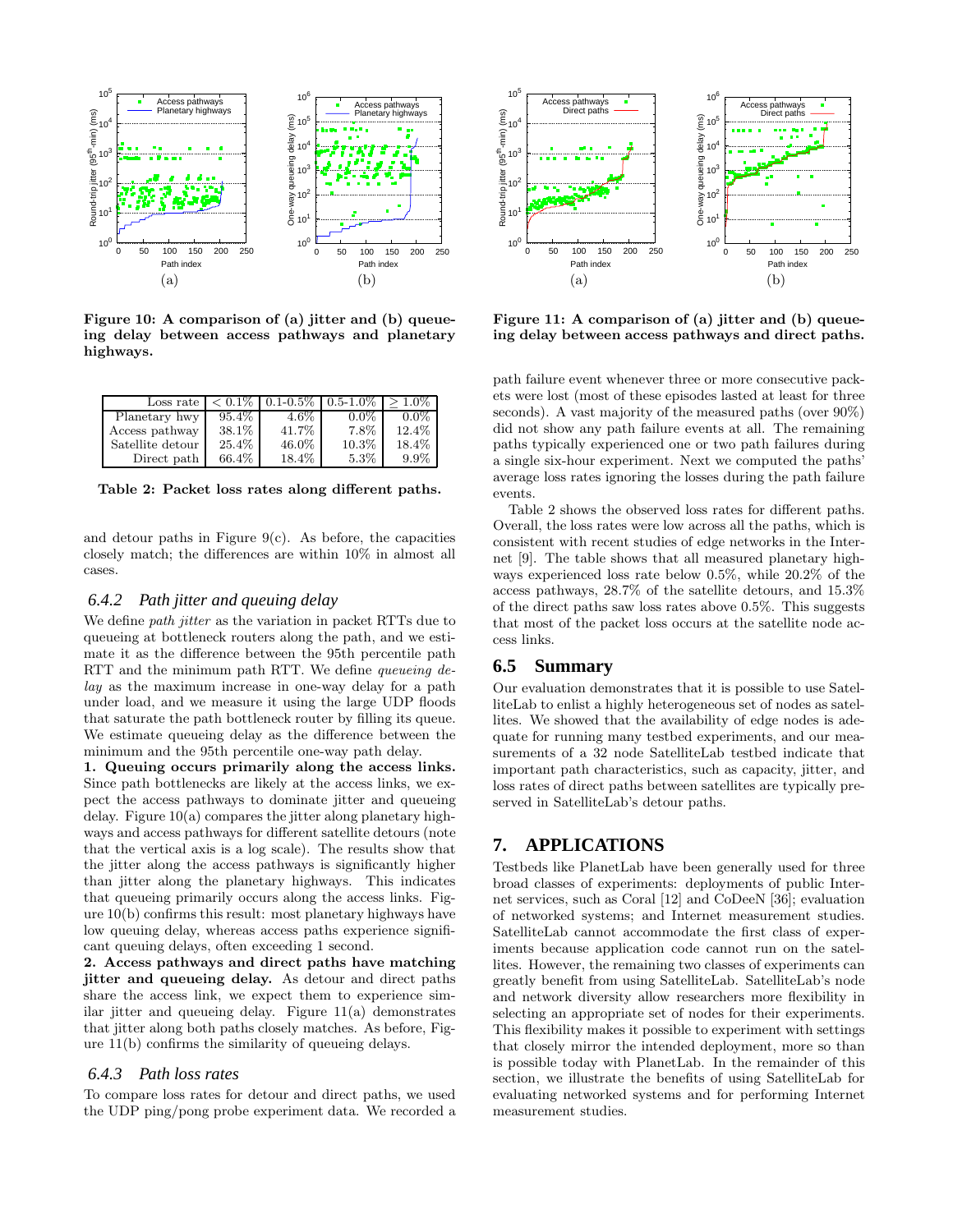

Figure 12: Measured jitter in a network coordinate scheme: Paths between satellites running BitTorrent experience very high jitter.



Figure 13: Queue sizes of access routers for satellites: Our broadband satellites have very large queue sizes both upstream and downstream.

## **7.1 Evaluation of networked systems**

We used SatelliteLab to evaluate two popular networked systems: a network coordinate system and an overlay multicast system. Although both systems have been previously evaluated over PlanetLab, our evaluation over SatelliteLab led us to substantially different conclusions. As we show, this is due to the characteristics of the satellites' network links, which differ drastically from the links between PlanetLab nodes.

#### *7.1.1 Network coordinate system*

Internet systems use network coordinate systems to cheaply and rapidly obtain estimates of network latency. The basic idea is to assign a set of coordinates to participating nodes, which can then be used to obtain rough estimates of network latencies. Although PlanetLab experiments have shown network coordinate systems to be accurate, a recent study found that their accuracy is significantly lower when they are used by BitTorrent participants [17]. In this study, the latency variations between the BitTorrent hosts were so high that the network coordinate system failed to converge on a single coordinate set. However, the authors could not explain the cause of these variations.

We used SatelliteLab to investigate this phenomenon. We began by repeating the experiment described in [17] on a smaller scale. We used eight broadband hosts as satellites, and we installed the Azureus BitTorrent client on their corresponding planets. The seeder host served a large file, and seven leechers downloaded it. The experiment re-started when all hosts finished downloading the file.

We duplicated the findings of [17] with little effort. Figure 12 plots the distribution of the jitter in the latencies measured across the paths among the eight SatelliteLab nodes. More than half of the paths experienced a jitter of more than two seconds!

In addition to reproducing the results, SatelliteLab enabled us to find an explanation for them. We measured the queue sizes of the access routers for the eight broadband hosts using techniques from [9]. We found that all access routers had long downstream and upstream queues. As Figure 13 shows, almost all routers had a queue length of at least one second's worth of traffic. As BitTorrent hosts exchange large amounts of data, bottleneck queues fill up and cause the hosts' latency and jitter to vary by several orders of magnitude. This explains the findings in [17].

#### *7.1.2 SplitStream overlay multicast*

In another experiment, we used SatelliteLab to evaluate SplitStream, a tree-based overlay multicast system that streams content from a source to a set of client nodes [7]. SplitStream was evaluated on PlanetLab, but it has been shown that the performance of such systems depends strongly on the available bandwidth [30]. Therefore we expected its performance on SatelliteLab to be very different from performance observed on PlanetLab.

In our experiments, we used the FreePastry 2.0 02 [13] implementation of SplitStream configured with  $k = 16$  trees. We ran three trials with five nodes each in three different environments – a local cluster, PlanetLab, and Satellite-Lab. We used two metrics of SplitStream's performance: the chunk delivery ratio (CDR), which measures the fraction of chunks successfully delivered, and the latency of the chunk delivery.

Figure 14 shows our results. As we anticipated, Split-Stream's performance on SatelliteLab was much worse than its performance on PlanetLab or on the cluster. On the cluster, performance was almost ideal; each node in the cluster received all content with minimal delay. On PlanetLab, performance was only slightly lower; even though the nodes experienced occasional losses, the delays and the throughput were consistently high. SatelliteLab nodes, however, experienced peak delays three times above those of PlanetLab nodes and suffered from significant throughput variations.

#### **7.2 Internet measurement studies**

To illustrate the benefits of SatelliteLab as a platform for Internet measurement, we present a small-scale study of TCP throughput over cellular links. TCP flows are likely to experience highly fluctuating throughput because cellular links suffer from interference, spotty coverage, and poor signal strength. Today, little is known about the characteristics of such links and how they affect the behavior of TCP flows.

Using SatelliteLab, we ran a series of TCP transfers between a mobile laptop and a well-provisioned server. The laptop was equipped with a UMTS modem and communication software that always chose the available network with the highest data rate (GPRS or UMTS). Each transfer ran for 30 seconds and was spaced 4 minutes apart from the previous one. For each transfer we recorded the average throughput.

Figure 15 shows the cumulative distribution function of our TCP throughput measurements over UMTS/GPRS both upstream and downstream. We find that downstream flows can have a throughput of anywhere between 10 Kbps to 320 Kbps (an order of magnitude difference!). In con-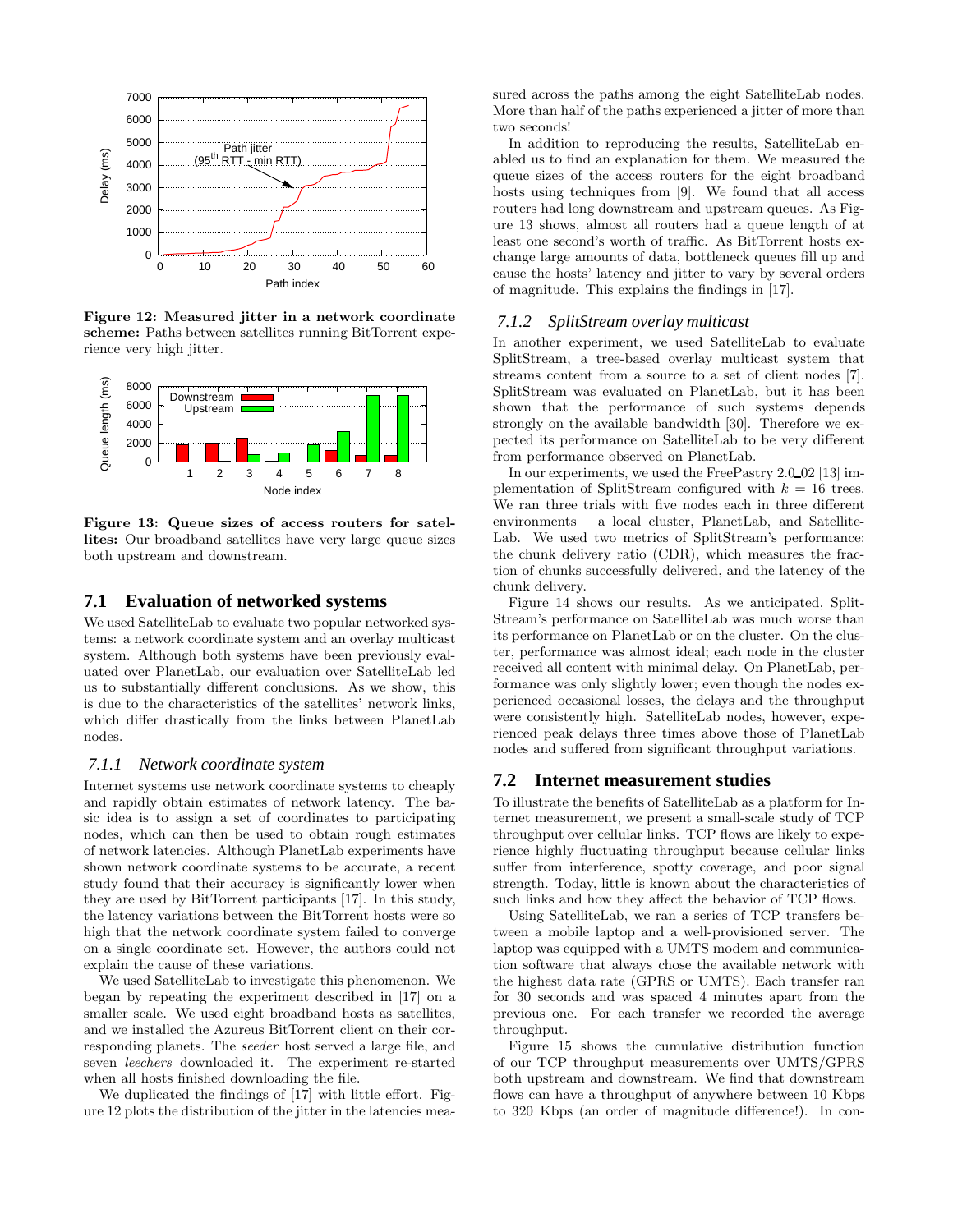

Figure 14: SplitStream experiment: Latency between transmission and reception of each delivered chunk, and fraction of chunks delivered. The five point types represent the five nodes in the experiment.



Figure 15: Cumulative distribution function of TCP throughput over UMTS: TCP over cellular links can experience very different throughput based on whether UMTS is available or whether it has to fall-back to GPRS.

trast, upstream flows have a bi-modal distribution. Half of them have very low throughput of up to 10 Kbps, whereas the other half have high throughput of over 250 Kbps. This simple experiment illustrates how SatelliteLab can be used to conduct measurement studies of new network environments.

# **7.3 Summary**

Our experiments illustrate several key benefits of Satellite-Lab. Even at small scale, SatelliteLab allows networking researchers to evaluate their prototypes over highly heterogeneous networks. By contrasting their SatelliteLab evaluations to PlanetLab, researchers can gain additional insight into the behavior of their systems in diverse network environments. When a system behaves in a surprising manner on the Internet, SatelliteLab can be used to re-create some properties of the environment to investigate the underlying cause of a system's behavior. Finally, SatelliteLab can be used to conduct measurement studies of different network environments, including wireless and broadband networks.

# **8. RELATED WORK**

Simulation/Emulation: Network simulators like ns-2 [21] and emulators like Modelnet [34] are useful for exploring complex parameter spaces and enable experimentation un-

der controlled conditions, which ensures repeatability. SatelliteLab complements these tools by offering a highly realistic environment with real user behavior, a deployed network, and real-world effects such as routing instabilities or congestion.

Testbeds: A variety of testbeds are in use by the academic community, including PlanetLab [23], RON [1], NIMI [22], and VINI [6]. However, their nodes are biased towards academic networks and commercial links are severely underrepresented [25]. SatelliteLab offers a way to remove this bias by augmenting testbeds with other link types such as broadband links donated by residential users.

Flexlab [26] closely couples a testbed with a network emulator, parameterizing the emulator's network properties with values measured on the testbed. This is a compromise between realism and control; in particular, it makes experiments repeatable. SatelliteLab does not use a model; it directly measures network conditions at per-packet granularity, which provides additional realism but less control.

Volunteer computing: Several projects have explored the idea of leveraging resources provided by end users. Condor [18] was one of the first systems to utilize idle workstations for computation. BOINC [2] is a more recent platform built to support volunteer supported computational projects. SETI@home [3] which uses spare CPU time to analyze radio signals, and NETI@home [20] which gathers statistics for research purposes are examples of applications built on top of BOINC. End-system multicast [16] uses spare network capacity to distribute content, and ePOST [19] uses spare disk capacity to store email messages. Like all these projects, SatelliteLab relies on donated resources, except that these resources are used to improve the heterogeneity of today's network testbeds.

# **9. CONCLUSIONS**

We presented SatelliteLab, a system that adds heterogeneity to existing planetary-scale network testbeds. Satellite-Lab introduces satellites, a new class of lightweight testbed nodes located in a diverse set of edge networks, including broadband and wireless networks. Satellites do not run application code, nor do they forward traffic to each other. Instead, satellites only communicate with nearby planet nodes. In this way, SatelliteLab can easily recruit participants from the Internet at large, even if their machines do not meet